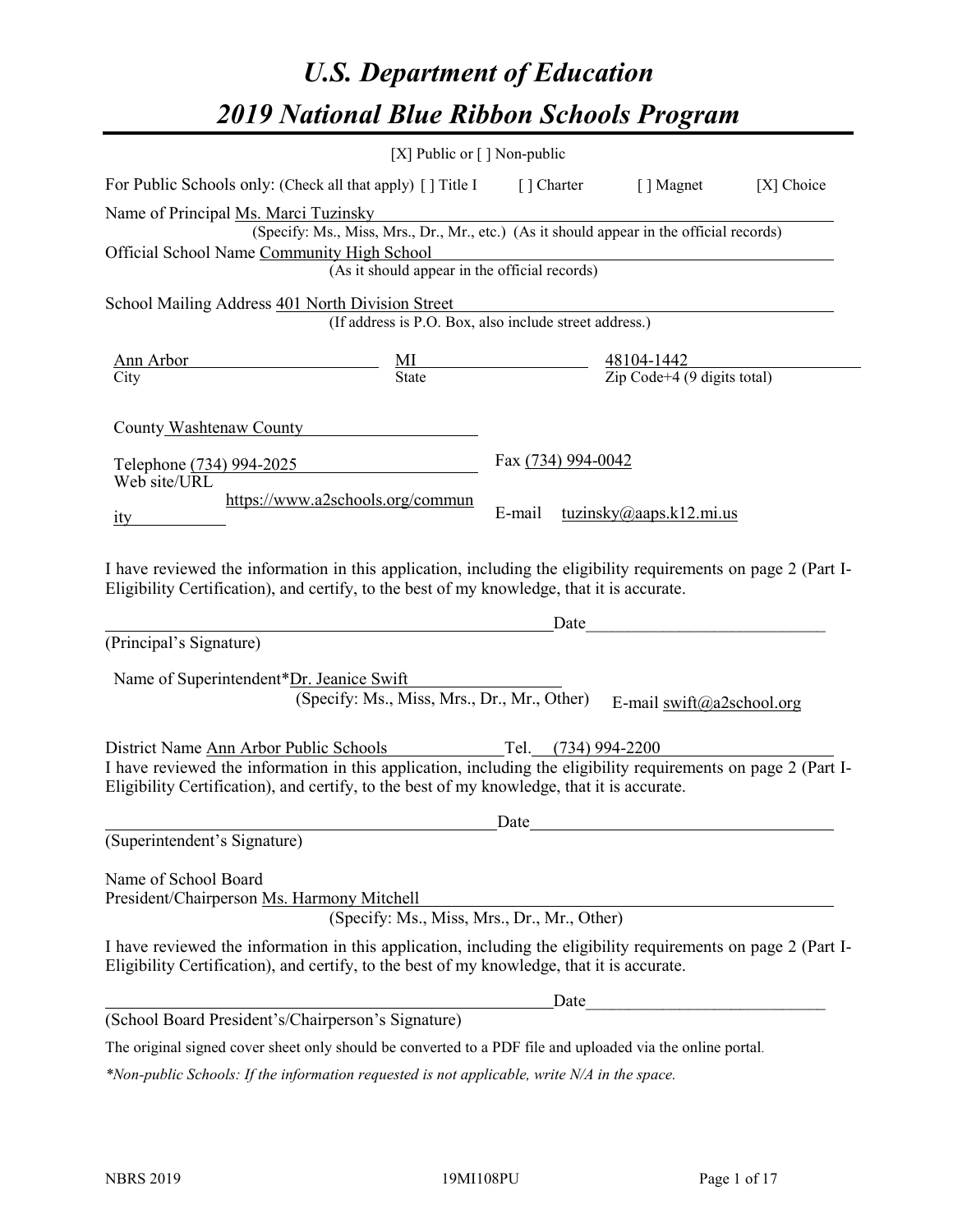The signatures on the first page of this application (cover page) certify that each of the statements below, concerning the school's eligibility and compliance with U.S. Department of Education and National Blue Ribbon Schools requirements, are true and correct.

1. All nominated public schools must meet the state's performance targets in reading (or English language arts) and mathematics and other academic indicators (i.e., attendance rate and graduation rate), for the all students group, including having participation rates of at least 95 percent using the most recent accountability results available for nomination.

2. To meet final eligibility, all nominated public schools must be certified by states prior to September 2019 in order to meet all eligibility requirements. Any status appeals must be resolved at least two weeks before the awards ceremony for the school to receive the award.

3. The school configuration includes one or more of grades K-12. Schools on the same campus with one principal, even a K-12 school, must apply as an entire school.

4. The school has been in existence for five full years, that is, from at least September 2013 and each tested grade must have been part of the school for the past three years.

5. The nominated school has not received the National Blue Ribbon Schools award in the past five years: 2014, 2015, 2016, 2017, or 2018.

6. The nominated school has no history of testing irregularities, nor have charges of irregularities been brought against the school at the time of nomination. If irregularities are later discovered and proven by the state, the U.S. Department of Education reserves the right to disqualify a school's application and/or rescind a school's award.

7. The nominated school has not been identified by the state as "persistently dangerous" within the last two years.

8. The nominated school or district is not refusing Office of Civil Rights (OCR) access to information necessary to investigate a civil rights complaint or to conduct a district-wide compliance review.

9. The OCR has not issued a violation letter of findings to the school district concluding that the nominated school or the district as a whole has violated one or more of the civil rights statutes. A violation letter of findings will not be considered outstanding if OCR has accepted a corrective action plan from the district to remedy the violation.

10. The U.S. Department of Justice does not have a pending suit alleging that the nominated school or the school district, as a whole, has violated one or more of the civil rights statutes or the Constitution's equal protection clause.

11. There are no findings of violations of the Individuals with Disabilities Education Act in a U.S. Department of Education monitoring report that apply to the school or school district in question; or if there are such findings, the state or district has corrected, or agreed to correct, the findings.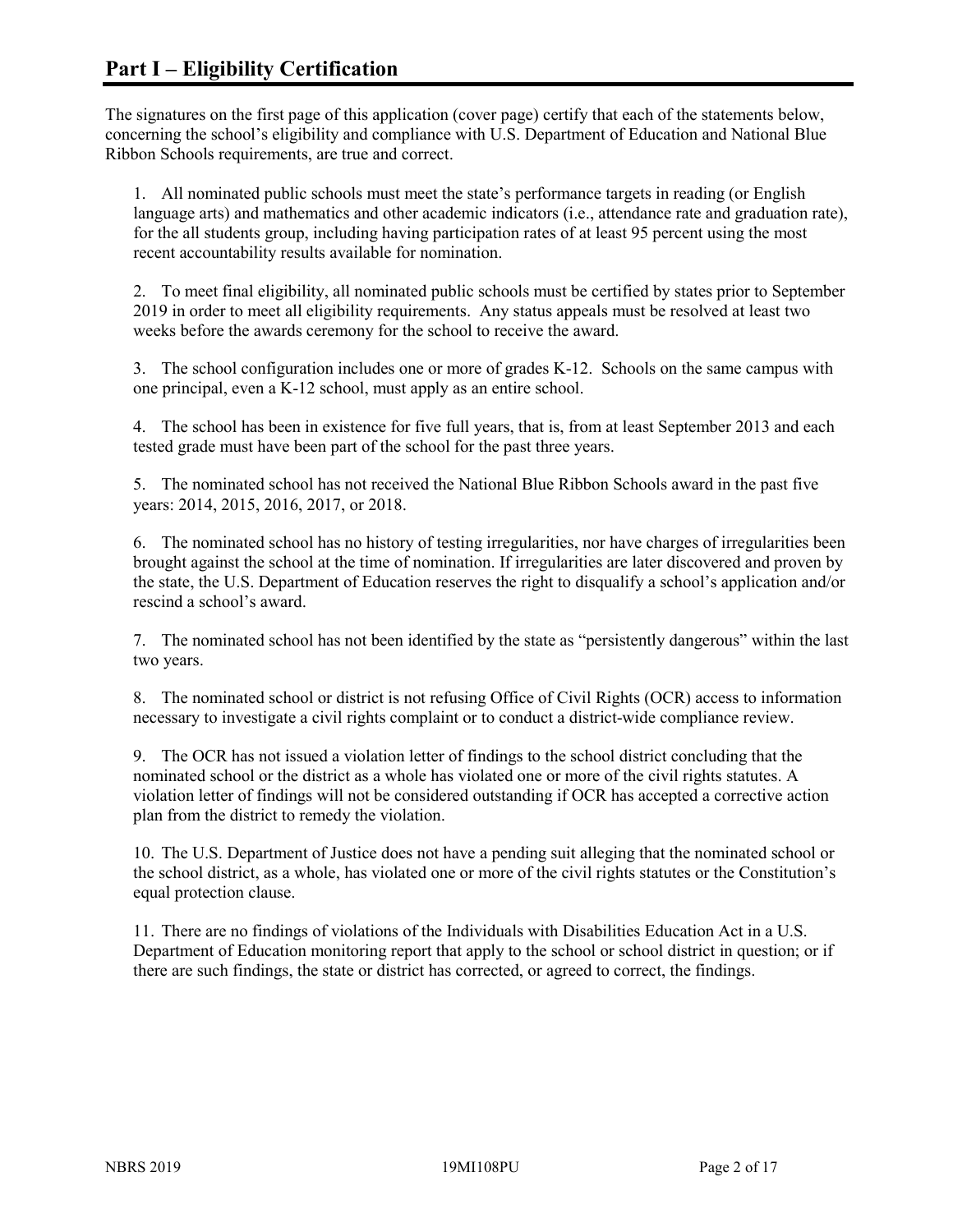#### **Data should be provided for the most recent school year (2018-2019) unless otherwise stated.**

# **DISTRICT**

1. Number of schools in the district 22 Elementary schools (includes K-8) (per district designation): 5 Middle/Junior high schools 5 High schools 0 K-12 schools

32 TOTAL

**SCHOOL** (To be completed by all schools)

2. Category that best describes the area where the school is located:

[ ] Urban or large central city [X] Suburban [] Rural or small city/town

3. Number of students as of October 1, 2018 enrolled at each grade level or its equivalent in applying school:

| Grade                           | # of         | # of Females   | <b>Grade Total</b> |
|---------------------------------|--------------|----------------|--------------------|
|                                 | <b>Males</b> |                |                    |
| <b>PreK</b>                     | 0            | $\overline{0}$ | 0                  |
| K                               | 0            | 0              |                    |
| 1                               | 0            | $\theta$       | 0                  |
| $\mathbf{2}$                    | 0            | 0              | 0                  |
| 3                               | 0            | 0              | 0                  |
| 4                               | 0            | $\theta$       | 0                  |
| 5                               | 0            | $\theta$       | 0                  |
| 6                               | 0            | $\theta$       | 0                  |
| 7                               | 0            | $\theta$       | 0                  |
| 8                               | 0            | 0              | 0                  |
| 9                               | 58           | 73             | 131                |
| 10                              | 61           | 70             | 131                |
| 11                              | 64           | 72             | 136                |
| 12 or higher                    | 52           | 74             | 126                |
| <b>Total</b><br><b>Students</b> | 235          | 289            | 524                |

\*Schools that house PreK programs should count preschool students **only** if the school administration is responsible for the program.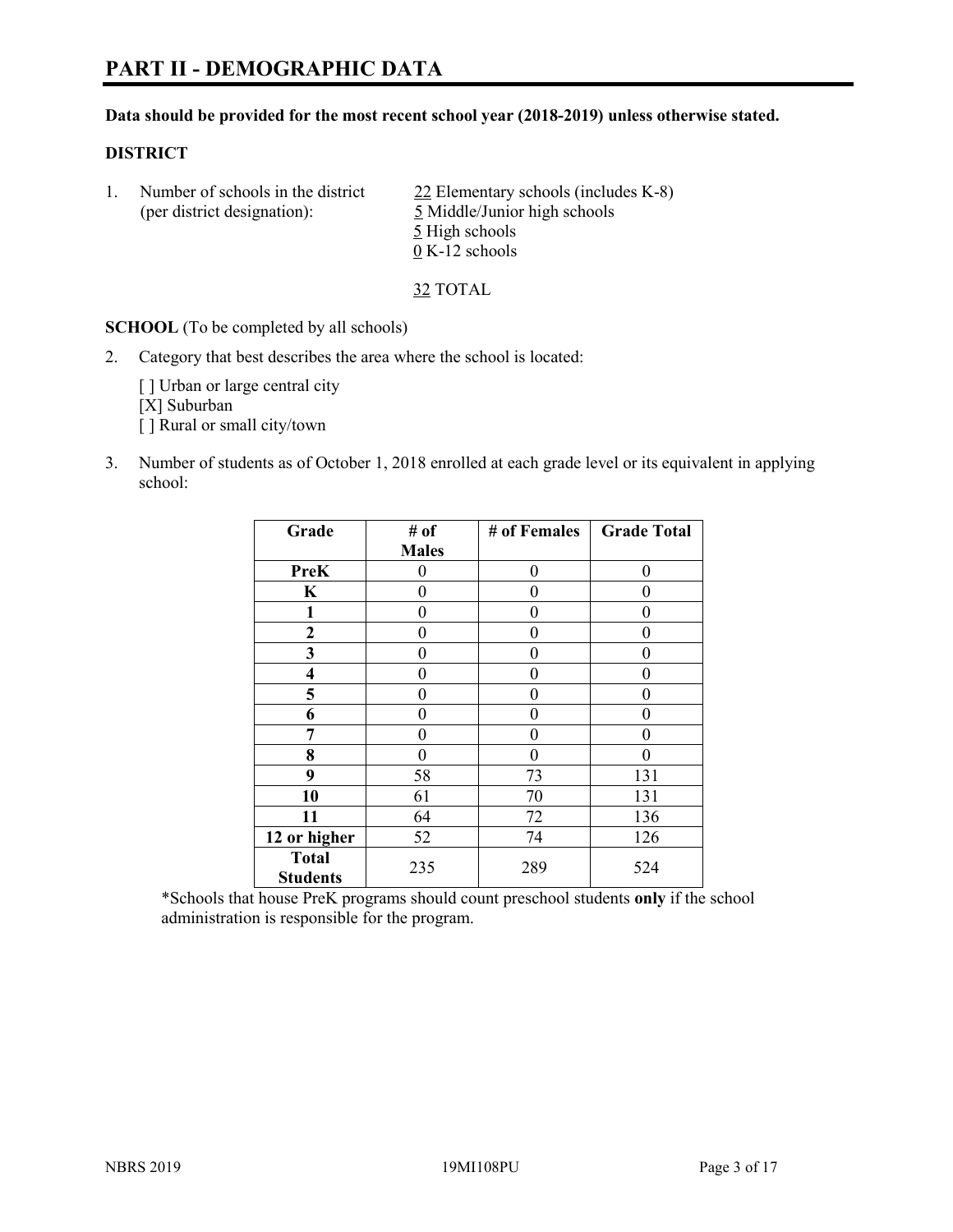4. Racial/ethnic composition of  $0\%$  American Indian or Alaska Native the school (if unknown, estimate): 3 % Asian

 % Black or African American % Hispanic or Latino % Native Hawaiian or Other Pacific Islander 74 % White % Two or more races **100 % Total**

(Only these seven standard categories should be used to report the racial/ethnic composition of your school. The Final Guidance on Maintaining, Collecting, and Reporting Racial and Ethnic Data to the U.S. Department of Education published in the October 19, 2007 *Federal Register* provides definitions for each of the seven categories.)

5. Student turnover, or mobility rate, during the  $2017 - 2018$  school year:  $\leq 1\%$ 

If the mobility rate is above 15%, please explain.

This rate should be calculated using the grid below. The answer to (6) is the mobility rate.

| <b>Steps For Determining Mobility Rate</b>    | Answer                      |
|-----------------------------------------------|-----------------------------|
| (1) Number of students who transferred to     |                             |
| the school after October 1, 2017 until the    | $\mathcal{D}$               |
| end of the 2017-2018 school year              |                             |
| (2) Number of students who transferred        |                             |
| from the school after October 1, 2017 until   | $\mathcal{D}_{\mathcal{L}}$ |
| the end of the 2017-2018 school year          |                             |
| (3) Total of all transferred students [sum of |                             |
| rows $(1)$ and $(2)$ ]                        |                             |
| (4) Total number of students in the school as |                             |
| of October 1, 2017                            | 527                         |
| $(5)$ Total transferred students in row $(3)$ |                             |
| divided by total students in row (4)          | < 0.01                      |
| $(6)$ Amount in row $(5)$ multiplied by 100   |                             |

6. English Language Learners (ELL) in the school:  $0\%$ 

1 Total number ELL

Specify each non-English language represented in the school (separate languages by commas): **German** 

7. Students eligible for free/reduced-priced meals: 12 % Total number students who qualify:  $\frac{63}{5}$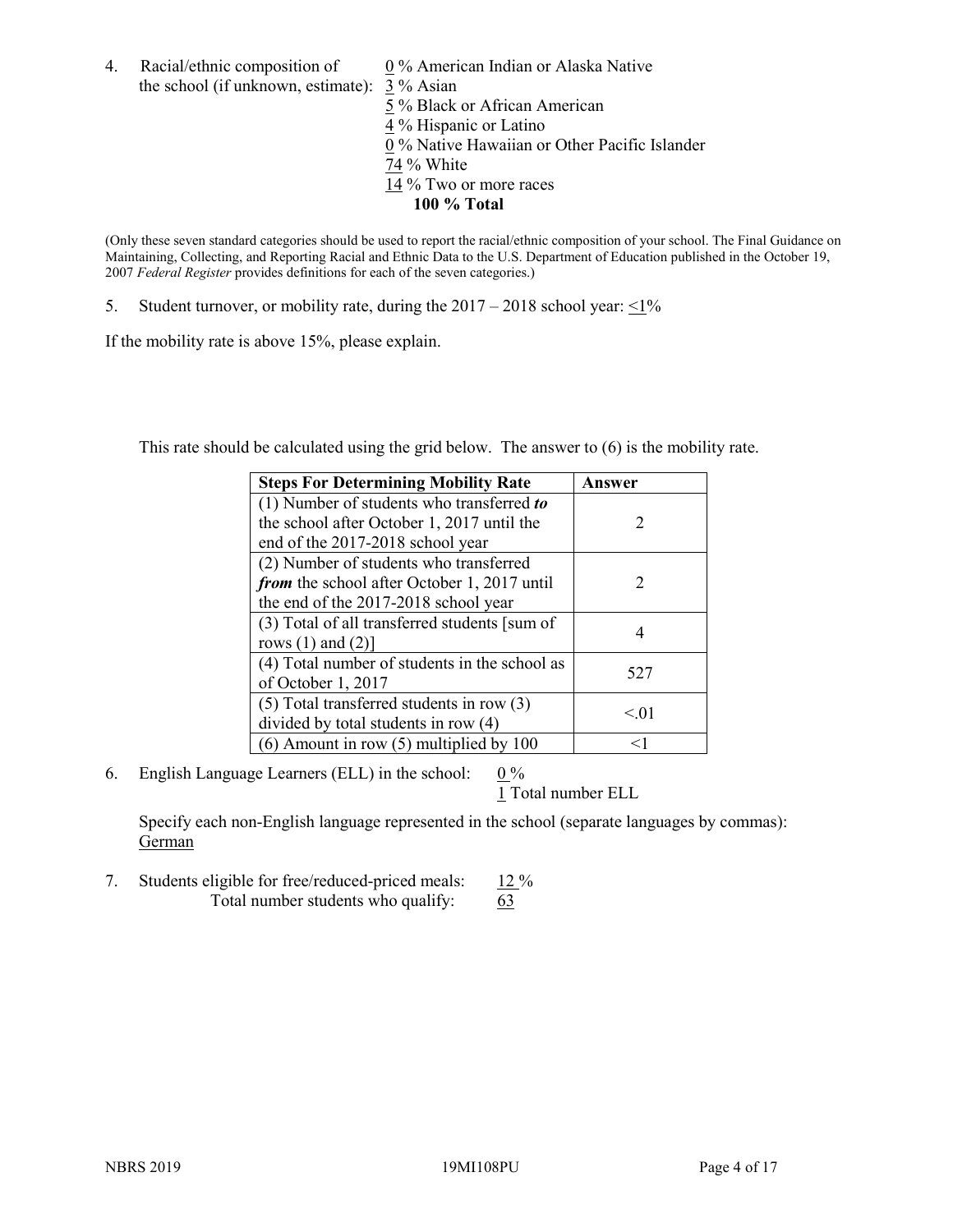62 Total number of students served

Indicate below the number of students with disabilities according to conditions designated in the Individuals with Disabilities Education Act. Do not add additional conditions. It is possible that students may be classified in more than one condition.

| 9 Autism                  | 0 Multiple Disabilities                 |
|---------------------------|-----------------------------------------|
| 0 Deafness                | 0 Orthopedic Impairment                 |
| 0 Deaf-Blindness          | 25 Other Health Impaired                |
| 0 Developmental Delay     | 17 Specific Learning Disability         |
| 10 Emotional Disturbance  | 1 Speech or Language Impairment         |
| 1 Hearing Impairment      | 0 Traumatic Brain Injury                |
| 0 Intellectual Disability | 0 Visual Impairment Including Blindness |

- 9. Number of years the principal has been in her/his position at this school:  $5$
- 10. Use Full-Time Equivalents (FTEs), rounded to nearest whole numeral, to indicate the number of school staff in each of the categories below:

|                                                                                                                                                                                                                              | <b>Number of Staff</b>      |
|------------------------------------------------------------------------------------------------------------------------------------------------------------------------------------------------------------------------------|-----------------------------|
| Administrators                                                                                                                                                                                                               | $\mathcal{D}_{\mathcal{A}}$ |
| Classroom teachers including those<br>teaching high school specialty<br>subjects, e.g., third grade teacher,<br>history teacher, algebra teacher.                                                                            | 28                          |
| Resource teachers/specialists/coaches<br>e.g., reading specialist, science coach,<br>special education teacher, technology<br>specialist, art teacher, etc.                                                                  | 6                           |
| Paraprofessionals under the<br>supervision of a professional<br>supporting single, group, or classroom<br>students.                                                                                                          | 4                           |
| Student support personnel<br>e.g., school counselors, behavior<br>interventionists, mental/physical<br>health service providers,<br>psychologists, family engagement<br>liaisons, career/college attainment<br>coaches, etc. | 5                           |

11. Average student-classroom teacher ratio, that is, the number of students in the school divided by the FTE of classroom teachers, e.g.,  $22:1$  19:1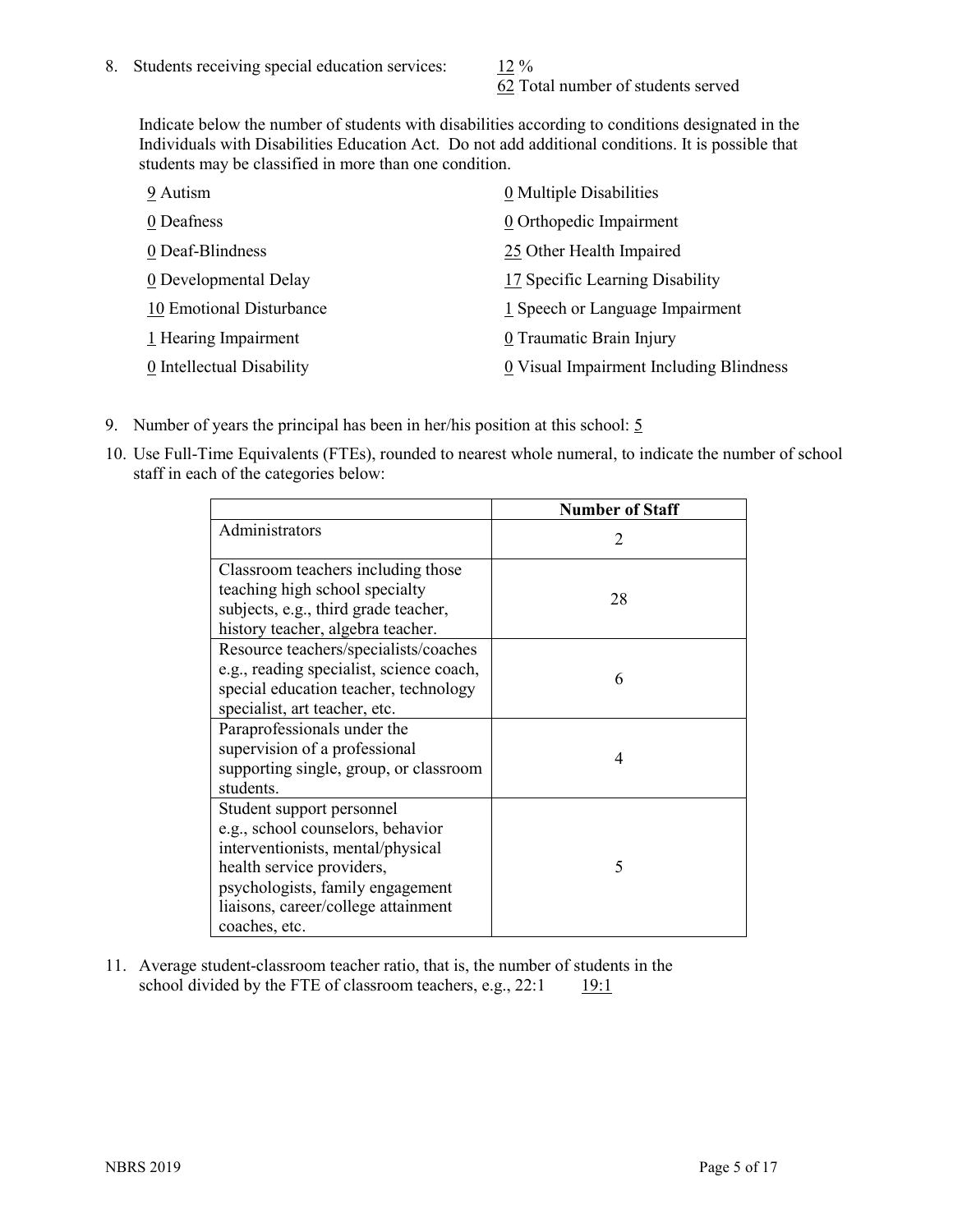12. Show daily student attendance rates. Only high schools need to supply yearly graduation rates.

| <b>Required Information</b> | 2017-2018 | 2016-2017 | 2015-2016 | 2014-2015 | 2013-2014 |
|-----------------------------|-----------|-----------|-----------|-----------|-----------|
| Daily student attendance    | 93%       | 93%       | 93%       | 93%       | 93%       |
| High school graduation rate | $95\%$    | $97\%$    | 95%       | 96%       | 96%       |

#### 13. **For high schools only, that is, schools ending in grade 12 or higher.**

Show percentages to indicate the post-secondary status of students who graduated in Spring 2018.

| <b>Post-Secondary Status</b>                  |       |
|-----------------------------------------------|-------|
| Graduating class size                         | 120   |
| Enrolled in a 4-year college or university    | 82%   |
| Enrolled in a community college               | 11%   |
| Enrolled in career/technical training program | 2%    |
| Found employment                              | 4%    |
| Joined the military or other public service   | $1\%$ |
| Other                                         |       |

14. Indicate whether your school has previously received a National Blue Ribbon Schools award. Yes No X

If yes, select the year in which your school received the award.

15. In a couple of sentences, provide the school's mission or vision statement.

To develop independent learners who practice personal and social responsibility, build genuine relationships, and utilize the entire community as a resource for study.

16. **For public schools only**, if the school is a magnet, charter, or choice school, explain how students are chosen to attend.

Community High School utilizes a double-blind random lottery without entrance requirements to select our 9th grade class every spring from applicants across our entire district. Students selected through the lottery remain at Community until they graduate.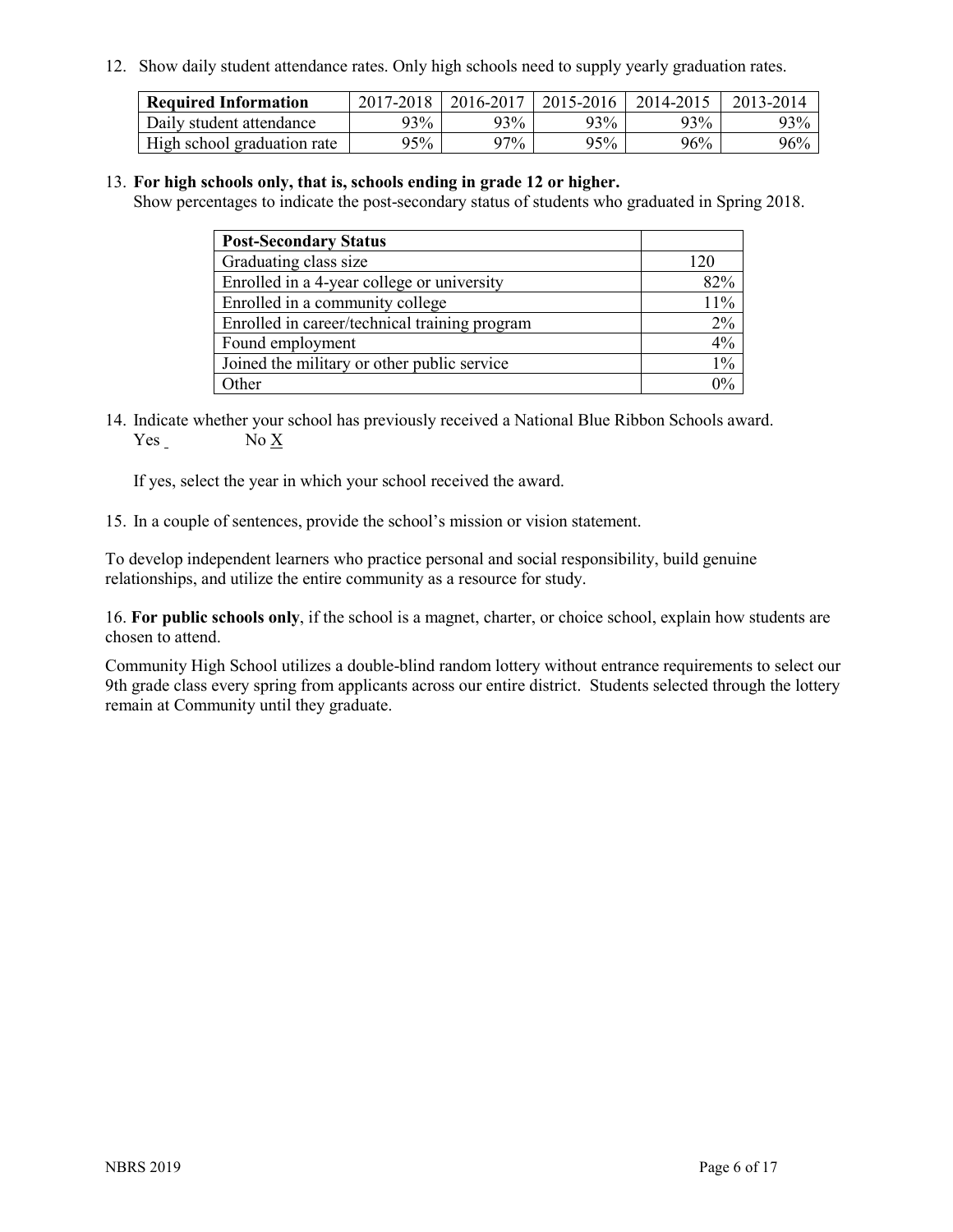# **PART III – SUMMARY**

Community High School is located in Ann Arbor, Michigan (population 121,477), which is an important scientific, medical, technology, and industrial research community with strong appreciation for the arts and major influences from the University of Michigan and Eastern Michigan University. Ann Arbor is 40 miles from Detroit and is situated along the Huron River. It has both a vibrant, urban feel and a strong agrarian community. The Ann Arbor Public Schools have more than 18,000 students, maintain 32 school buildings, and support three comprehensive high schools and two alternative high schools, including Community High School (CHS).

Community High School was established in 1972 as an alternative to the traditional high school program for students who did not fit the mold, with an emphasis on independence, quirky classes, community learning opportunities, and relationships. We have maintained the best parts of that original vision, but have increased our academic relevance and rigor over the past 25 years. As such, Community has remained the "alternative" to a traditional high school experience and serves students of various backgrounds and achievement levels from across the district. The name "Community" is not just the name of our school; Community High School is built on the idea that we want our students learning from, giving back to, and becoming a part of their community. Building relationships in and outside of our school helps students find purpose, a sense of belonging, and value as complete individuals, where growing socially, emotionally, and culturally is just as important as growing academically.

Whenever possible, we try to have learning experiences be authentic and connected to our community. One of the most obvious examples of this is our Community Resource (CR) program, where students have the opportunity to create CR courses for high school credit that meet outside of school with an expert in the community around unique subjects or learning experiences. But even within our more traditional in-building classes, it is typical to have guest speakers from the community and to have classes leave the building for parts of their lesson. Our partnerships in the community extend to the University of Michigan, UM hospital, local businesses, local government, and youth centers. Forum is another place where we have the opportunity to model and teach students what it means to be part of a community. Even before entering school in ninth grade, relationships among multi-aged students and teachers have been established within Forum. Each Forum has roughly 26 students across all grades that stay together with the same Forum Leader while at Community. Forum leaders create a sense of belonging and community through Forum activities and become liaisons between students, parents, teachers, administration, and the community. Many of our school traditions provide opportunities to strengthen the community within each Forum, within the school, and within the larger community. On our Not School As Usual (NSAU) days, the whole school does something instead of holding regularly scheduled classes on several days of the year. Students participate in our NSAU days with their Forums to celebrate the various cultures within our school and our world, perform community service projects, play and compete among Forums at Field Day, raise money for local charities such as Food Gatherers, take advantage of opportunities in our community to grow culturally or promote social justice, and also reinforce bonds among Forum students with semi-annual Forum trips.

Each classroom experience is also an opportunity to be part of a community. Our students are offered a wide range of courses that meet three times a week, twice for 100-minute blocks and once for 55-minutes. Community High School does not track students or offer courses at different ability levels. For example, we do not offer any accelerated or advanced placement classes at our building because we believe that all students should benefit from a rich and rigorous curriculum that is engaging, interesting, and relevant. This means that our teachers are masterful differentiators, ensuring that all students can access the curriculum and be challenged. We establish a sense of belonging in each class through relationships and a sense of community, not based on their ability level or grade level. Students also have the opportunity to take classes at one of the district's large comprehensive high schools, and students from those schools can select classes at Community. Our extensive public transit system in Ann Arbor makes it possible for students to have this option. By giving students ownership and choice in their education within a supportive school community, our students are able to flourish academically. They do this while operating in a school without bells, with an open campus, no hall passes, free periods without classes, and where students call their teachers by their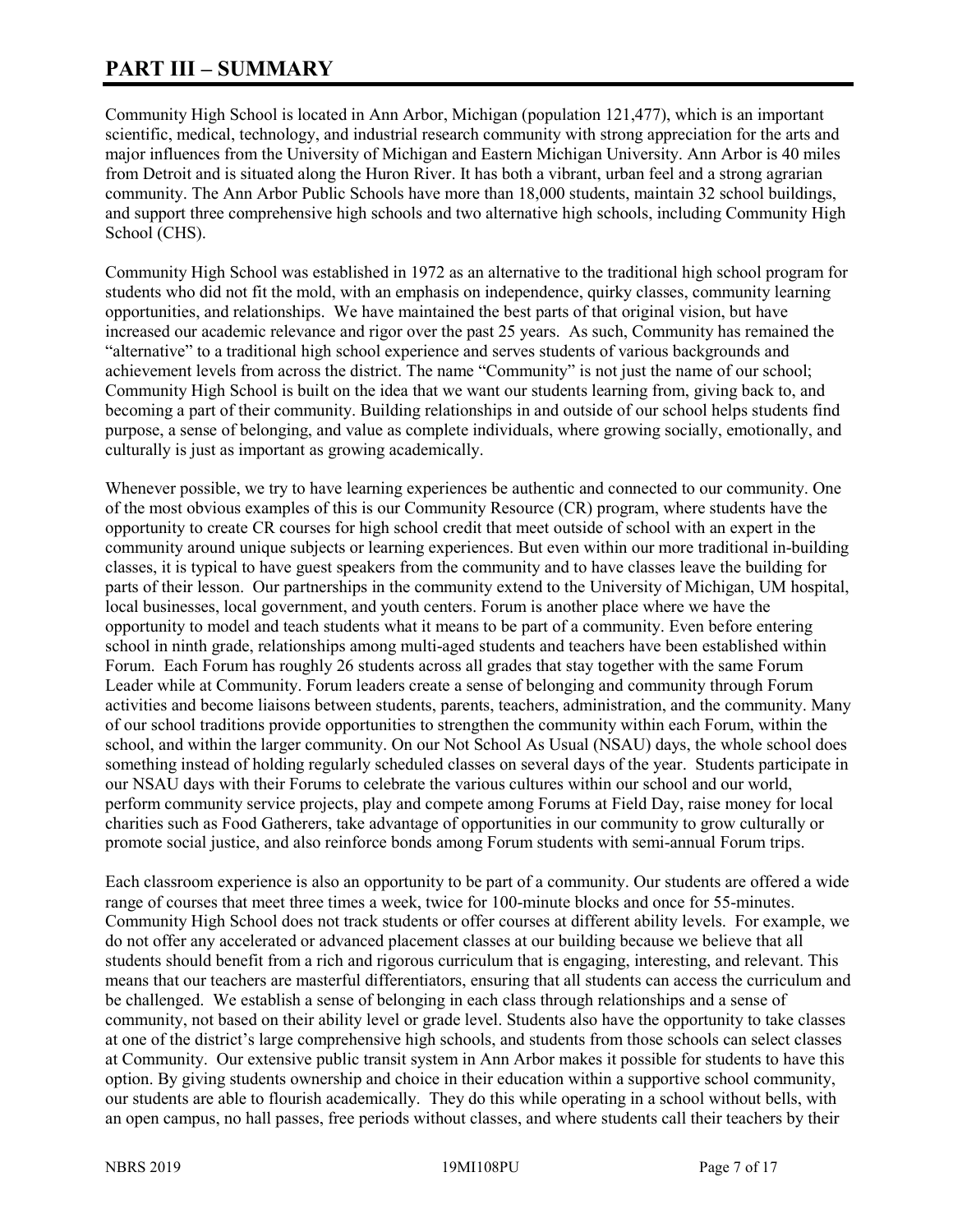first name. Our school is based on relationships, trust, student voice, a sense of community, and a sincere desire to learn together.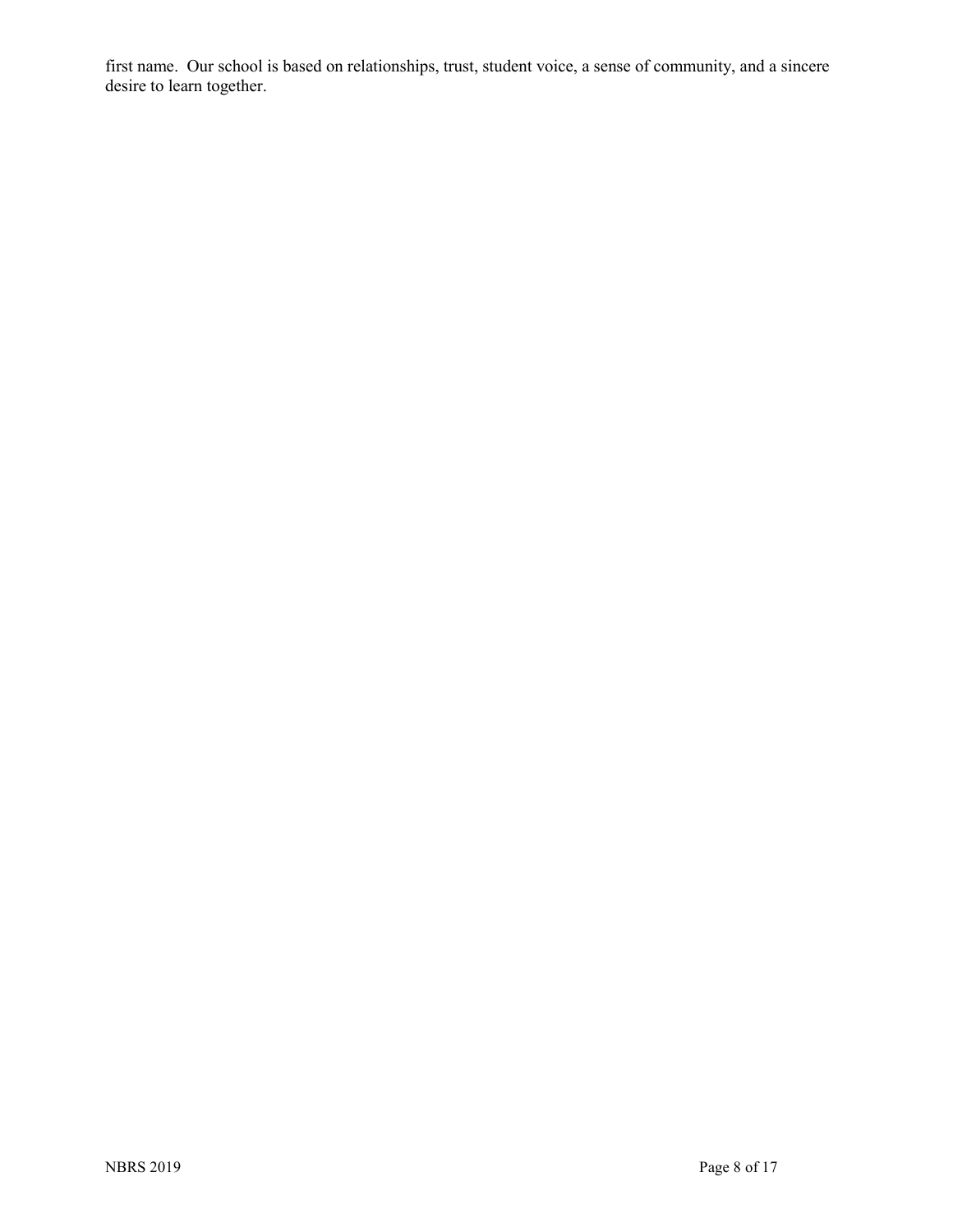# **1. Core Curriculum:**

# **1a. Reading/English language arts:**

Community's English Language and Literature curriculuma has its historical roots in fueling student passions and building a lifelong love of reading.

All students lay the groundwork for their English studies in Introduction to Literature the first semester of their freshman year. After developing core analytical reading and essay writing skills, students have a choice of over thirty different rotating English electives that draw from a wellspring of voices, genres, and mediums. From Harlem Renaissance Literature to Fantasy Literature, from Journalism to Graphic Novels, our English department seeks to engage students where they stand. One of the core objectives of our approach is to expose younger students to a more nuanced level of conversation by having multi-grade level classrooms. Whether through inner-outer circle, socratic seminar, online discussions mediated through Google classroom, or in-class discussion in small groups, our curriculum models to younger students an academic rigor to strive for.

Our curriculum is aligned with ELA Common Core standards. Our district has crafted these guidelines to develop skills in reading, writing, research, analysis, speaking, and listening while also forging intrinsic motivation to respond and reflect. We actively prepare students for university-level rigor in our coursework, but also seek to guide students' individual, creative voices.

Students not only find representation and reflection within a diverse series of texts but also the opportunity to hone their own voice through varied student publications. Our nationally ranked Communicator magazine is published and sold throughout the city and investigates the stories happening in our own backyard. Our student poets and fiction writers read at book shops, like our recent featured reading at Literati, and cafés across Ann Arbor. Their work is published at school and sold around the city. These deep, local opportunities serve to give students genuine experiences in the field they might later pursue.

#### **1b. Mathematics:**

Our mathematics curriculum is organized around the State of Michigan 's Common Core Mathematics Standards and the best teaching practices recommended by the National Council of Teachers of Mathematics. Our goal as teachers is to develop a challenging curriculum that engages all students and prepares them for collegiate and career pathways.. Because our classes are not tracked, we employ a variety of teaching strategies to engage all our students.

Our Algebra 1 instructional strategy is based on a tiered instructional process that continuously spirals through the curriculum in order to reinforce the core principles and develop more advanced concepts. The Geometry curriculum is built around the ability to read and interpret a problem, visualizing, building inference skills, and finding appropriate solutions. The Algebra 2 curriculum follows a functional approach giving students an in depth look at the family of functions as well as their key components. These concepts are reinforced as students explore a range of concepts ranging from Statistics to Trigonometry. The Precalculus curriculum builds on this functional approach to prepare for Calculus. Our Calculus class follows Advanced Placement curriculum, though we differentiate the material to accommodate our students' range of skills and interest. The Finance, Statistics and Decision-Making curricula address consumer finance, statistics and content from operations research and industrial engineering using decision-making tools with the intent to reinforce standard mathematics concepts via real-world problems.

Our Engineering and Computer Science program allows students an opportunity to apply the math and science concepts they have learned to tackle problems and explore career options. Students use the Java, Python, and Swift programing languages as well as industry standard design software and robotics equipment to solve real word problems and get hands-on experience.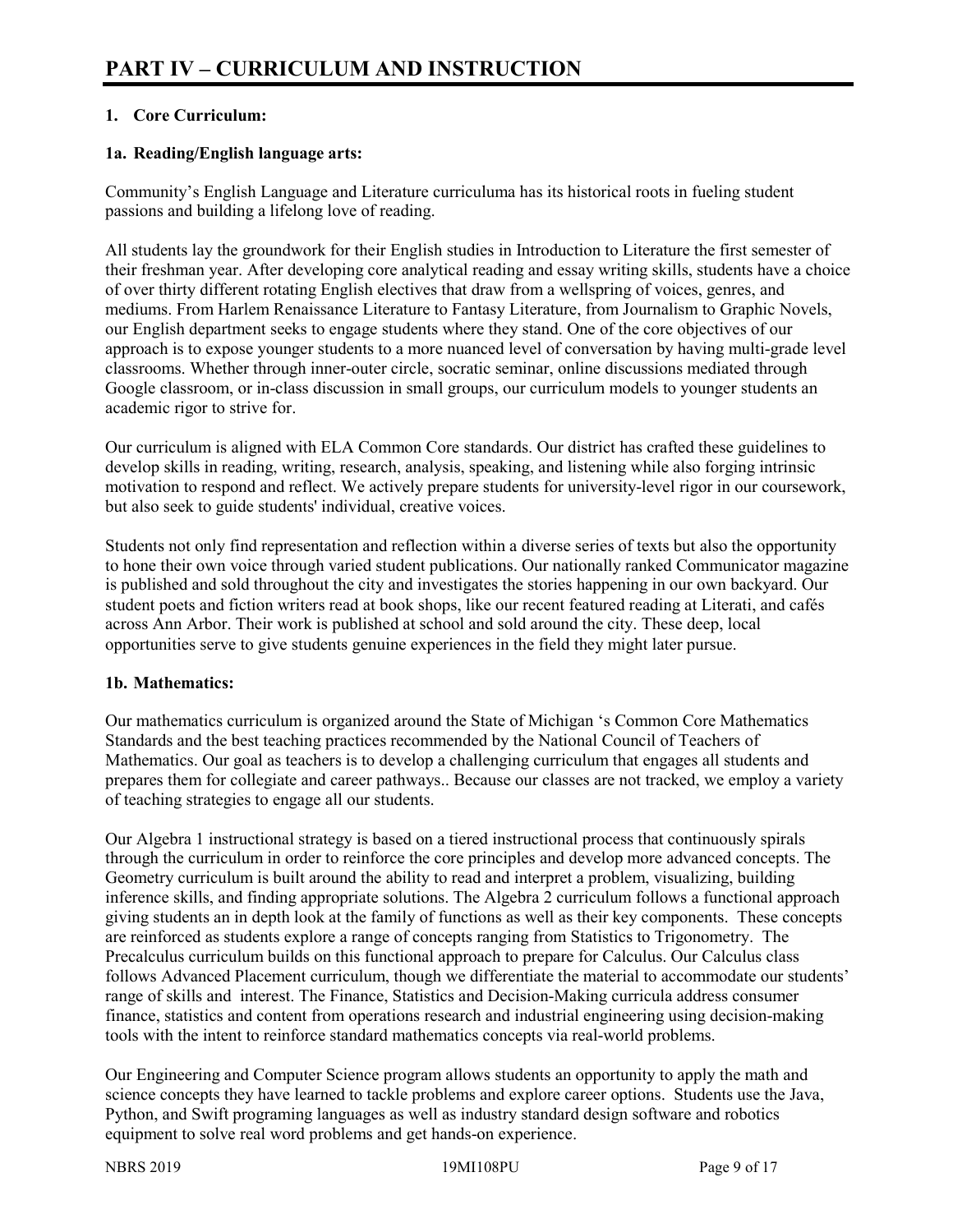In conjunction with the Community Resource department, the Math department takes advantage of our close proximity to the University of Michigan by encouraging and facilitating enrollment in advanced mathematics courses, challenging students to strive towards the next level.

# **1c. Science:**

Our science curriculum, Foundations of Science (FOS), is a challenging, college preparatory sequence of classes taught over three years that all of our students take. Developed in collaboration with the University of Michigan School of Education, with funding from the National Science Foundation, the FOS curriculum integrates subject material from Earth Science, Chemistry, Biology and Physics, as identified in the Michigan Science Standards (MSS-NGSS). The content is presented in thematic, relevant, and projectbased units that students build on from year to year and are representative of how science works in the real world.

An example of how this would look in a Freshman course, for example, would be in our first unit where students ask the question, "Is Traver Creek Healthy?" Students visit this local tributary of the larger Huron River to study its biological, chemical and physical aspects. After collecting and analyzing their data, students share their findings with a local non-profit agency, the Huron River Watershed Council, and develop recommendations as to how local residents can help improve the health of the creekshed. This example shows how our curriculum engages students in real-world science that is local and relevant. We prepare students for a more independent college environment or work experience by challenging them in designing experiments that answer important scientific questions.

In addition to the FOS curriculum, our seniors are offered several other science electives, as we encourage all students to take four years of science. Classes offered include Forensics, Resource Ecology and Management, and Physics, which is a flipped classroom that includes clear, concise videos to teach content. This "Flipping Physics" curriculum is one of the most downloaded and used series of teaching videos on the internet. We also have many students who pursue college-level science classes as part of our Community Resource program.

# **1d. Social studies/history/civic learning and engagement**

The Social Studies department is comprised of a passionate staff and has a long-standing commitment to social justice. Part of what makes our faculty so passionate and effective is our ability to develop our curriculum in each course over multiple years. We have been encouraged to become master teachers in our subject areas. Our administration, PTSO and librarian also ensure that we have the resources and opportunity to continually develop our curricula, whether it is through professional development or adoption of new texts and materials.

At Community, the Social Studies academic courses are not tracked; all ages and grade levels are welcome in every course. We find that this raises the level of discourse and deepens the experience for all. We offer not only the required classes of Economics, Government, US History and World History, which cover all state standards and benchmarks, but also a diverse set of electives, including Peace Studies, Native Studies, Gender Studies, Law, Mock Trial, and Leadership in Social Justice and Diversity. We do not offer Advanced Placement courses. Beyond the classes offered in our building, we support students seeking further academic challenge via Community Resource classes, college coursework, and clubs.

In order to prepare students to succeed in a rapidly changing global society, we focus on developing life skills such as problem solving, critical thinking, and collaboration. Rather than focusing on standardized tests we incorporate authentic assessments into our classes that include independent and collaborative research, projects, simulations, and oral history projects. In particular, our oral history projects in US History give students the opportunity to interview a family member or loved one in order to foster and deepen connections between historical phenomena and visceral personal experiences.

#### **1e. For secondary schools:**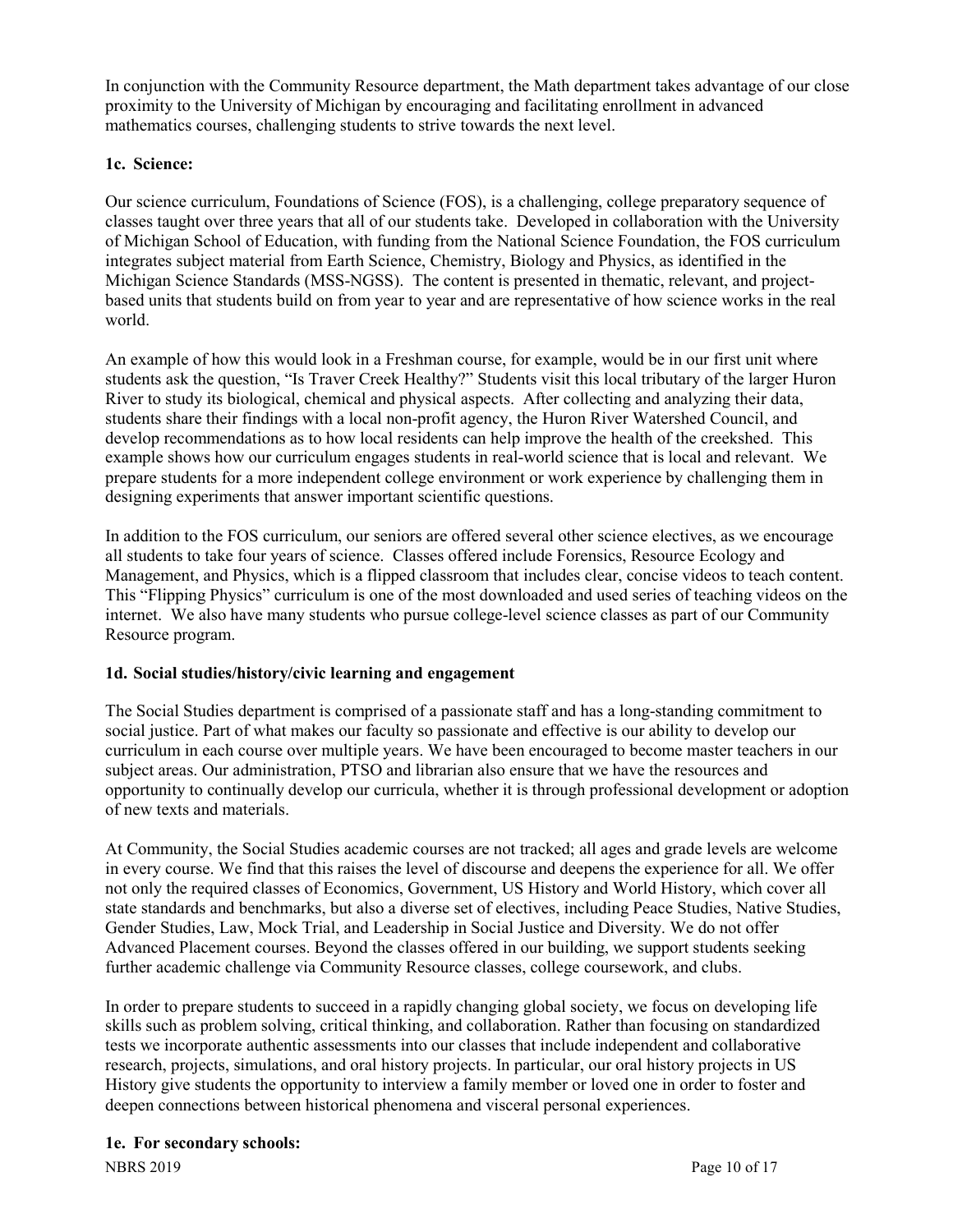The counseling department uses the ASCA National Model to ensure college and career readiness for all students. We have over 100 college representatives visit each year for our students to meet. In Forum, students use Naviance to explore career and college options. Teacher's across all of the core curriculum bring in professionals throughout the year exposing students to an array of career opportunities. As a result, many of our students build relationships with local professionals and find employment and internship opportunities. Additionally, our exceptional test scores demonstrate that our curriculum prepares students for whatever route they might pursue.

# **1f. For schools that offer preschool for three- and four-year old students:**

# **2. Other Curriculum Areas:**

Graduation requirements include 1.0 credits in the arts, but many students take far more in their years at Community. Arts classes are offered to all grade levels. All classes work within the frameworks of national and state standards.

The Community High Visual Arts Department promotes critical thinking while students explore their creative ideas and enhance their skills and techniques in various genres. Roughly 120 students are enrolled in visual arts classes each semester. The diverse disciplines offered include ceramics, drawing, painting, sculpture, graphic design, and both digital and film photography. Community is connected to local businesses and exhibition venues to exhibit student work. There is a strong commitment to preparing students to work in Design and Arts related collegiate programs if desired. Such students take the Advanced Art and Portfolio course to both ready themselves and display their creations and productivity to colleges. Students are regularly recognized in regional and national competitions.

Theatrical arts are explored in the curriculum with acting and theater production courses. Direct instruction is provided in acting to grow student ability in stage expression, breadth, variety, interpretation, and technique. In the production course, in-depth study focuses on the physical world of theater. This includes set design, prop production, costume design, lighting, sound, and construction. These classes most often feed into Community Ensemble Theater, which is an after-school, not-for-credit series of musicals, comedies, and dramatic productions. About 50 take students take acting or theater each semester, and around 80 are involved in the school productions.

Providing performance-based, real-world experience is central to the internationally-recognized CHS Jazz Program's objectives. Upon grasping the fundamentals needed to improvise, stylize, and navigate small group dynamics, students are placed into one of six jazz combos that share 60-90 program-organized gigs each year, including jazz festivals, concerts, club-dates, receptions, fundraisers, and recording sessions. While bringing its members to the community, the program also hosts world-class musicians from the local and global community to work with the students right in the building as part of the CHS Jazz Guest Artist Series. CHS has hosted five Grammy winners, several nominees, and over 120 professionals since 2008. Students wishing to pursue classical music studies can do so by split-enrolling to the other high schools. Each semester, we have about 80 students enrolled in jazz.

NBRS 2019 Page 11 of 17 Community offers American Sign Language, French, Latin, and Spanish in-building while facilitating enrollment in additional languages and levels via other means (The CR Department and Split-Enrolling). District expectation is that students will take two years of the same language and leave level 2 with at least a Novice High level of proficiency. Many students start a language in elementary school and come to our program at level 2 or higher. Levels 1 through 4 are offered in all but American Sign Language in which levels 1 through 3 are offered. Level 4 students are expected to achieve at least an Intermediate Mid proficiency level. The department shares a dedication to broadening the perspectives of our students and helping them to become contributing global citizens through linguistic and cultural competence. These programs are proficiency-driven and emphasize the importance of authentic resources and purposeful communication. All languages provide opportunities for community connection through excursions and language exchanges. Language teaching at Community has the dual objective of making the world feel both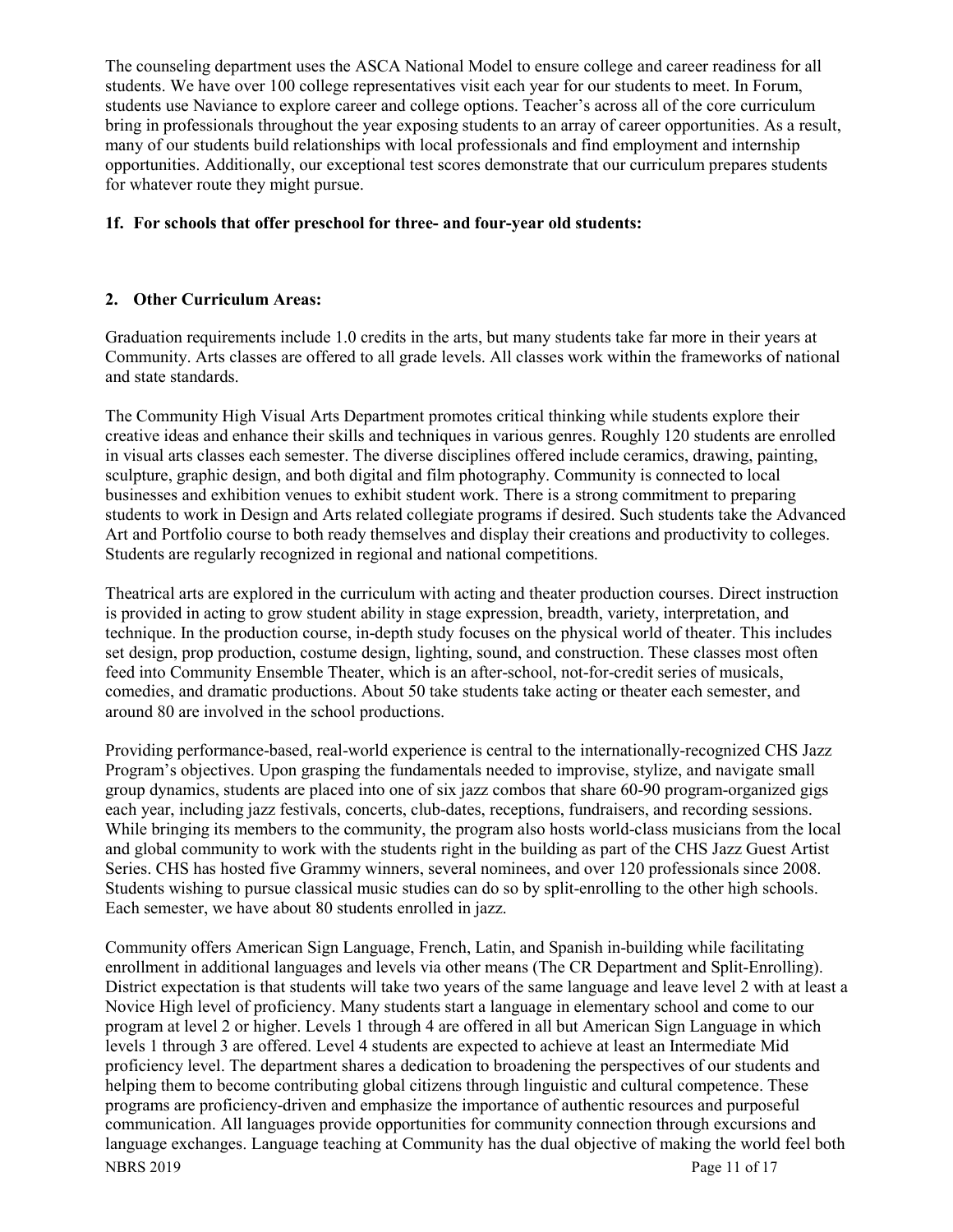smaller through global connection and bigger through exposure to ideas.

Community High models a wellness approach to education. CHS recognizes that success in academics often depends on the practice of moving one's body and respecting health. This is facilitated with inclusive, encouraging approaches in a variety of Physical Education and Health/Wellness classes that focus on personal lifelong fitness and health. Students work out vigorously with crossfit, yoga, and weightlifting, train for semi-annual races, and learn wellness skills to help them take charge of their lives. Respecting students where they are and steering clear of fear-based curriculum, CHS's students embrace their own wellbeing. Data indicate that students in these classes sleep better, feel better about themselves, and experience true accomplishment. Many students go on to take the Advanced Health/Public Health Policy elective course, which draws on the rich resources available through the University of Michigan and many guest speakers to explore solutions to public health problems.

The Community Resource Department awards high school credit for learning experiences in the greater community. AAPS certified teachers approve each individualized course syllabus with learning objectives aligned to state standards. These are taught by experts in countless fields. Each year approximately 400 students in grades 9-12 take advantage of the abundance of resources the Ann Arbor area offers.

Many technology resources are available to all students and staff in this technology-rich district. Teachers are strongly encouraged to remain current with technological advances, and utilize technology across all curricular areas. Students have access to technology through our Media Center, 3 computer labs, 4 laptop carts, a cart of Chromebooks, an iPad cart, a PC laptop cart for CAD, video cameras, document cameras, a 3D printer, and Vex and First Robotics kits. Students create technology-based projects for classes using YouTube, PowerPoint, Keynote, iMovie, Google Classroom, Adobe Indesign, and countless other programs. Additionally, "the-communicator.org" is our award winning online newspaper, which involves students in all components of online production.

# **3. Special Populations:**

At Community High School, we work together to ensure all students have the resources, opportunities, and supports they need to be successful in school. We recognize that equity does not mean everyone getting the same thing, but rather that all students get what they need. Student needs vary based on socioeconomic status, physical and developmental abilities, and many other factors.

We meet the diverse and individual needs of special student populations with a strong student support network that includes teachers, forum leaders, family members, special education teachers and assistants, counselors, social worker, school psychologist, nurse, community assistant, and administrators. Our first line of support is in the classroom. As a school that embraces a non-tracking approach and mixed-grade classes, differentiation is critical in creating our system. Whether they have a formal plan such as an IEP or 504 or just need something different to feel challenged and successful our teachers ensure that each student is met where they stand. For example, we provide alternate textbooks for many of our courses to make the readings accessible for students with a lower reading level, allowing them to learn the same material and fully participate in higher level class discussions and activities. Other ways teachers differentiate include providing multiple options for note taking, reducing the amount of work required to show mastery, or providing "Core/More/Soar" options so that students can choose the homework problem-set that fits their needs.

When supports are needed beyond the classroom, we have many programs in place to identify and connect students with the needed resources. Forum Leaders have a direct connection to 26 students. Forum leaders monitor academic achievement, emotional struggles, and behavioral concerns. Forum serves as a critical juncture of intervention and problem-solving with students and their families. Forum Leaders develop deep bonds with students, so they are able to effectively explore issues of performance and perform regularly scheduled follow-ups with students and teachers if concerns arise. Likewise, teachers consult with respective forum leaders when they have concerns about student performance or behavior. Forum leaders facilitate the development of plans to get students back on track and help hold students accountable.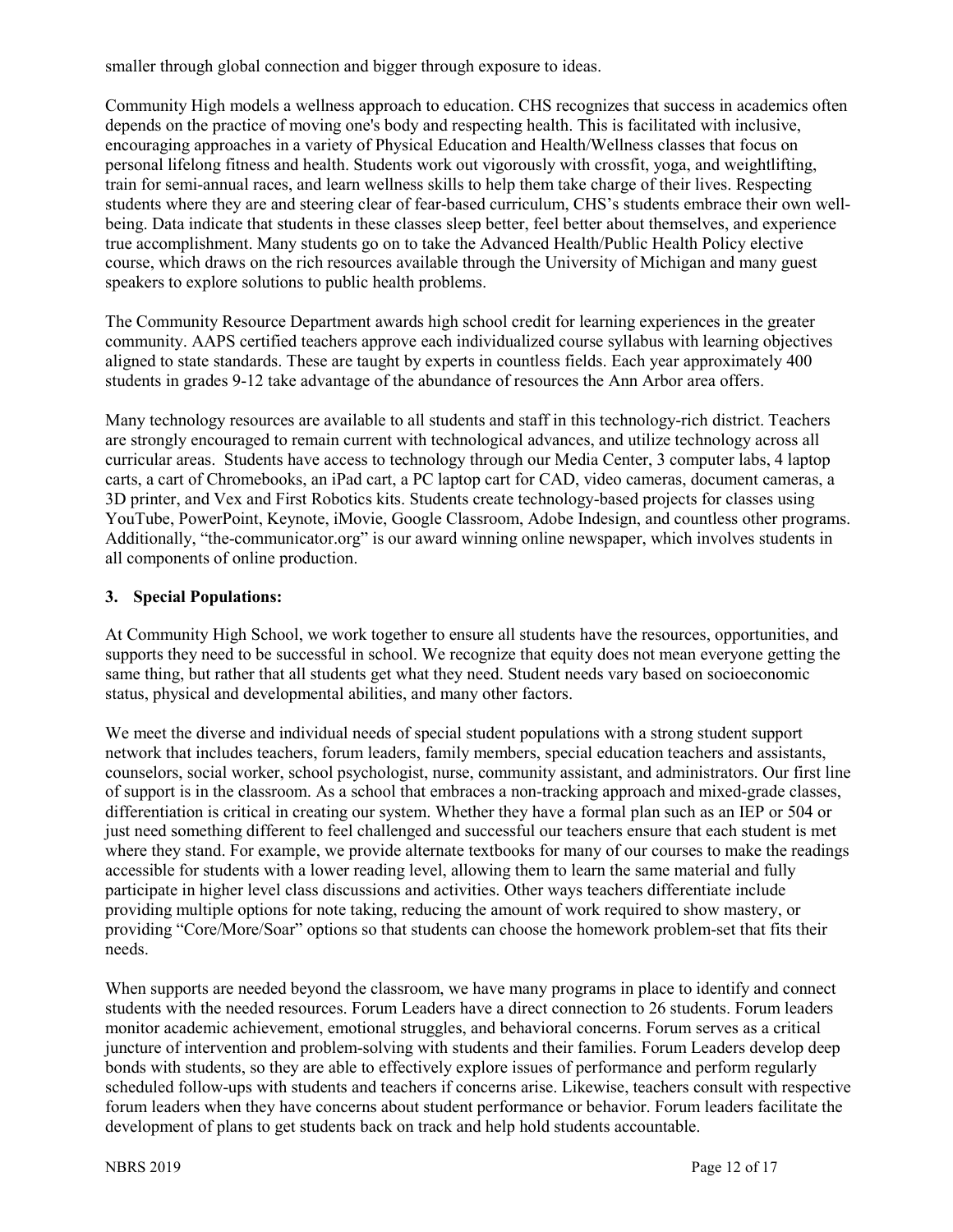Students requiring additional support are referred to our Care Team by their Forum Leader. Functioning as a Child Study Team, relevant stakeholders in the student's life are gathered together to create a Care Plan focused on short term solutions to guide the student through whatever struggle they are facing. Often the plan includes guidance to teachers for interventions in the classroom, a regular time for the student to touch base with an adult, and access to many of our other support services like Math Support, peer tutors, mentors, or sometimes a referral for a 504 plan or an evaluation for Special Education services. Special education programming and services are provided in our Individualized Learning Center (ILC) at Community, through academic support classes, teacher consultation, and via co-teaching in general education classes. Special educators partner with Forum leaders and bridge with classroom teachers, coordinating the implementation of required accommodations, differentiation of the curriculum, and provision of a safe, productive setting to focus on learning strategies, self-advocacy, and problem solving for our students to master the academic requirements.

At Community High School, many of our student and community organizations help provide supports to address additional needs of our students. A few examples of groups that provide ongoing supports are the Depression Awareness Group (DAG), Peer Facilitators, the Herd, and Cognitive Behavioral Therapy (CBT) groups. DAG works to increase awareness and destigmatize mental health issues and provides peer educators to mentor and support students in day-to-day interactions. Additionally, we have the Herd, our student group that is trained in Restorative Justice. Students in the Herd are trained to run conflict mediation circles, community building circles and also function as mentors for students who need some additional academic or social supports. Peer Facilitators are a group of students who provide mentoring, academic support, and tutoring within the classroom to aid student success. By allowing our students to help problem solve, we have found preemptive, peer-mediated intervention to be an effective support. CBT helps teach student groups strategies for dealing with their anxiety and/or depression. The CBT groups meet weekly and are facilitated by a pair of CHS staff members and a coach from the University of Michigan Department of Psychiatry, our partner in bringing this support into the building.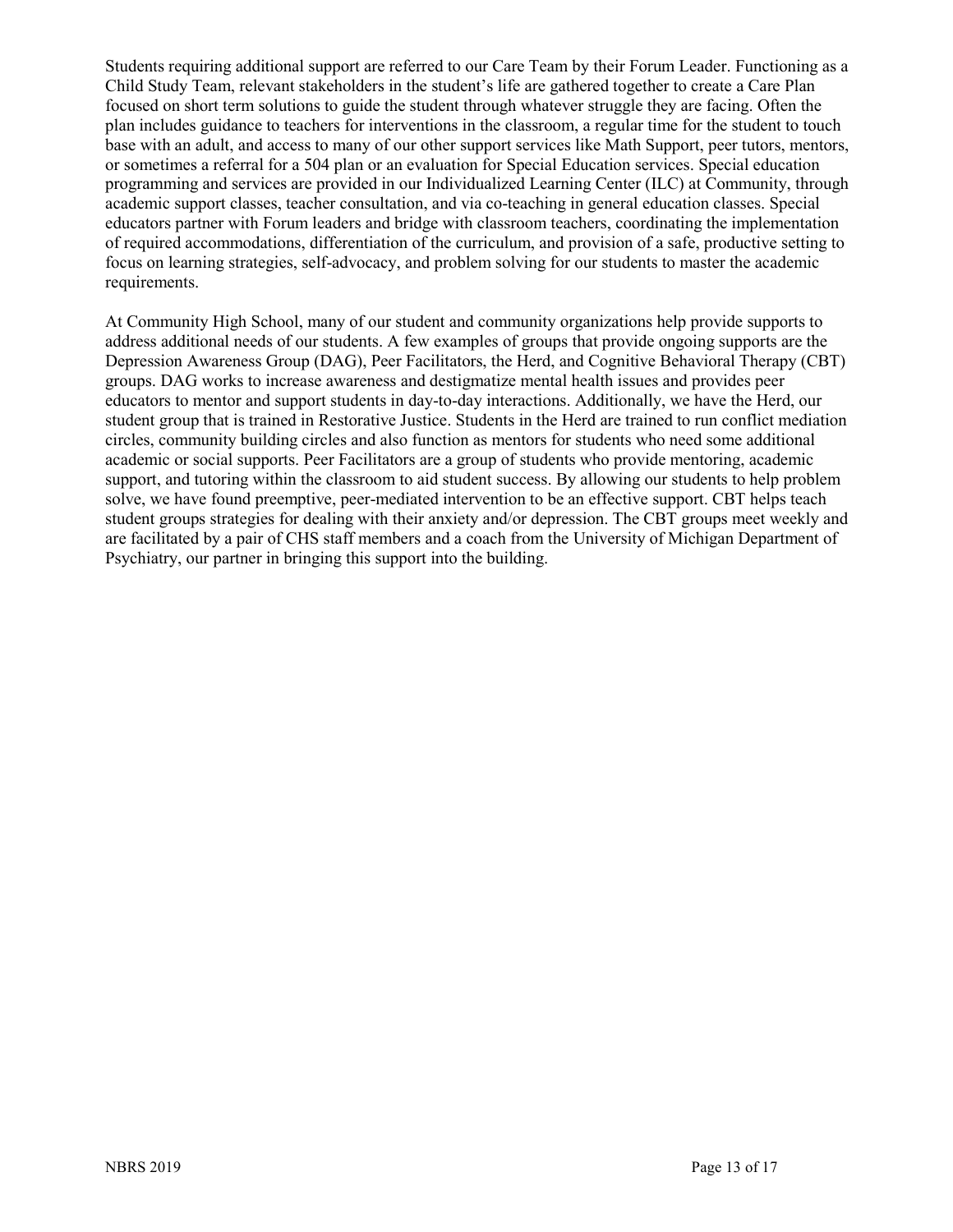# **1. School Climate/Culture:**

At the very core of our identity, we are a Community of students and staff, working on growing academically, emotionally and socially to be positive contributors within the world community. We are a school based on relationships, trust, student voice, and a sincere desire to learn within a rigorous curriculum. Because of this, it changes the climate for both the students and the faculty. Respect between all of our constituents has a major impact on our culture. Staff and students are on a first name basis to help diminish some of the traditional power structures and virtually all major school wide decisions include the voices of the students through Forum Council: a student government which includes two students from each Forum.

Our Forum leaders start acclimating students before they even enter high school through an organized transition day and a summer time Forum activity (e.g. BBQ at the teacher's house, a meeting at a park, etc). Our "Opening Day" ceremony starts the year off with a student designed/lead assembly with live music from our Jazz ensemble, poetry, fun skits to show students "how to be community high student". Our students start to develop the essential skills to be productive and responsible members of the community on day one.

We have an open campus with no bells, and we follow a block schedule. Students are given the trust and freedom to leave campus to study at a local coffee shop, get lunch, or just to take a walk. The expectation is that students will be in class on time, and they are responsible for managing their daily schedules. Students will have an open block at some point during the day, allowing for additional study time, time to meet with teachers, or time to walk to their college course at the University.

The emotional development of students is just as much a priority as their academic and social growth. We have a very active Depression Awareness Group (DAG). Mindfulness activities are taught in Forums throughout the year, and we run several Cognitive Behavior Therapy (CBT) groups for students seeking healthy coping strategies. We have recently trained a group of ten students, known as the Herd, in Restorative Practices to supplement the restorative climate set by our staff. Our school values that feed our building climate have been passed down through generations of staff, students, and parents, often in the form of storytelling that is similar to the way values are passed on in some cultures. Our hope is to continue this sense of ownership in the purpose and values of Community High for generations to come.

# **2. Engaging Families and Community:**

Our holistic approach permeates school culture and improves our school by giving students intrinsic motivation to be active members of our community. Parents are invited to school events, including the following: coffee with the deans; monthly PTSO meetings; NAAPID; NSAU Days; Forum Trips; Community Service Days; Jazz gigs in our community from a program that boasts the best high school jazz combo in the world. Our Jazz Program brings in 12-world class experts to conduct Jazz Master classes with our musicians. In addition, parents and community members are involved through our Community Resource Program, where parents and community members are teachers; Local History tours, which join older members of our community with students; running local races; over 20 leading experts present the Advanced Health Program. Students created a Service Club where they help people in our community. In our Social Studies department, students create Oral History Projects that capture moments in history that correlate to and enrich their text studies. At our MLK Day Assembly, expert Ms. Yodit Johnson presented our county's racial and economic inequalities. At our Not School As Usual Day in February we studied the deeper significance of Black Panther, which included an in-depth analysis by our film teacher, our graphic novels teacher, and a member of our school board. In addition, the jazz band played an hour-long set at the theatre featuring the work of African American jazz musicians, and we invited our local African American History Museum to collaborate and set up a walking museum in the lobby. Our BSU also hosts Soul Food Friday, which invites families to school. Mock Trial, which involves lawyers, social workers, and other professionals coaching students, is always one of the top teams in the state and ours is one of the few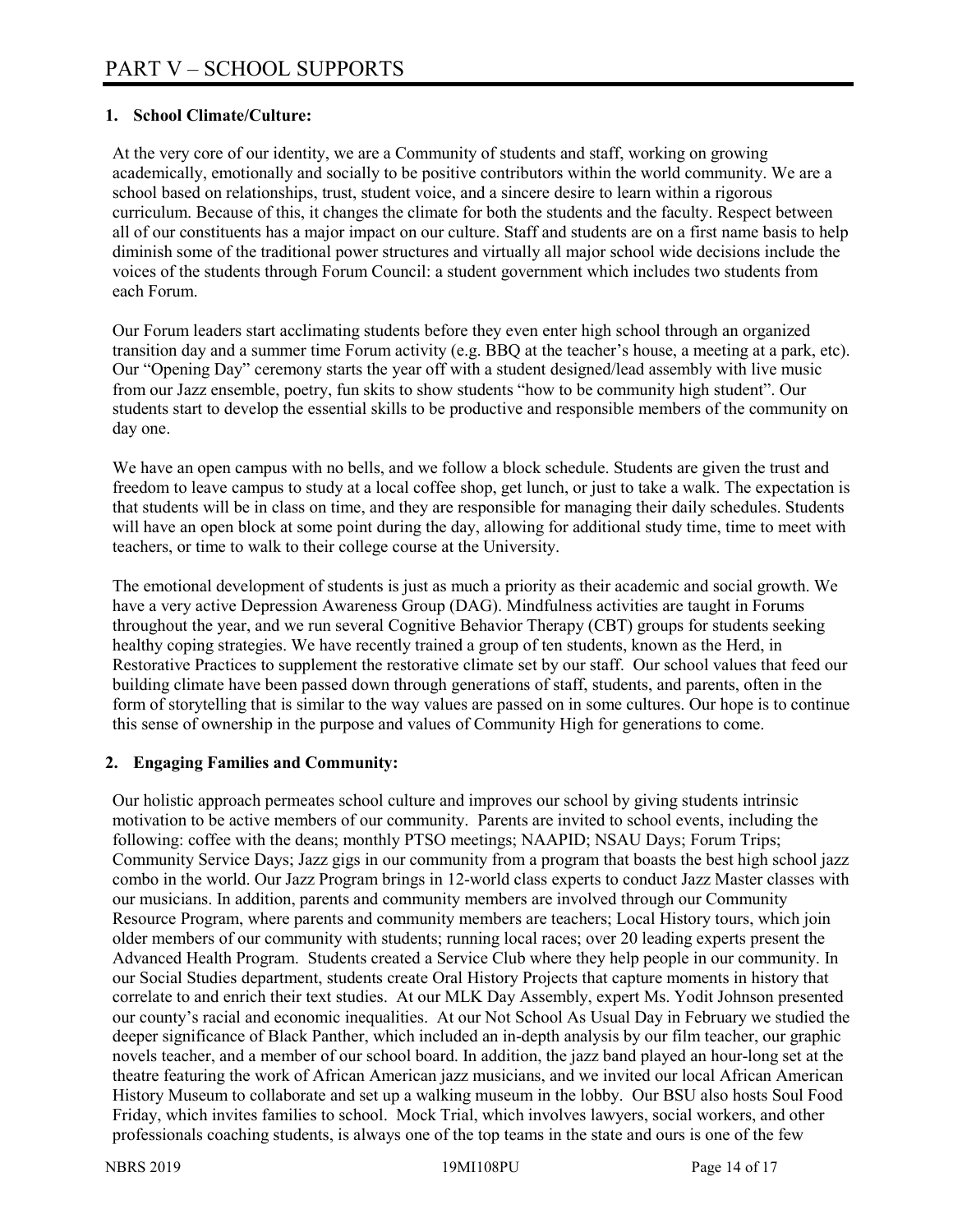schools that brings multiple teams to regional competitions. Our national award-winning magazine and website, The Communicator, writes about issues important to our community and interviews local and leading sources. Our Robotics Team brings parents and experts in to mentor students. Our Poetry Club brings in professional writers and guest speakers every Wednesday. Student writers also participate in citywide poetry slams, as well as reading at local bookstores. For 10 years, our school has raised funds for FoodGatherers, our local food bank. Students, staff, parents, and community members join together and have raised over \$419,000, which equates to 1,257,000 meals that we have put into our community.

# **3. Professional Development:**

At our most recent staff meeting, there was a buffet of Turkish food: hummus, tzatziki, harissa dip, pita, tunisian salad. Music was playing on our counselor's laptop, and staff members danced into the room, filled plates, and greeted each other. A slideshow played on the projector at the front of the room; one of our beloved teachers, Elena, passed away at the end of December, and her artwork was playing as we were celebrating her for Women's History Month.

Our meeting began as all our meetings begin: in a circle. One of our teachers began the meeting by reading a letter from Elena's husband, Dave. In the letter, Dave thanked the staff at CHS for taking care of Elena and his family by providing food, company, and love. Elena loved working at CHS and she would often tell her students that their work was, " $A^{+}$ "; in his letter, Dave said that our staff was, " $A^{+}$ ", and we were always welcome in his home. This is one example from this week of how well our staff takes care of each other.

Because we care for each other, we are able to grow together in this supportive environment. We can challenge each other and have meaningful discussions, because there is love and respect between us. We are encouraged to think about issues and trends that we see with our students, our profession, and pedagogy. Our professional development comes from requests from staff to bring in experts or from staff members sharing their expertise with colleagues. Some of the staff presentations include Motivational Interviewing, technology and Google Classroom, Writing Across the Curriculum, Data Analysis to help improve individual students, Restorative Justice in the classroom, Whole Child Curriculum Development for Forum, etc. In all of our professional development, we root our discussions in how it will help individual students. Due to our small size, we have the benefit of being able to have meaningful conversations about each student; we know our kids. When we have a student we are concerned about, we can easily gather with their current and past teachers and create a plan.

We have also had full day retreats where our staff meets off-campus. One of our professional development days included bringing in the co-founder of Zingerman's to lead us through a visioning session about our work as teachers. It led to deep discussions about the bigger picture of our work that were rooted in equality, compassion, and justice. Our staff meetings and our professional development are rooted in our belief that we are all developing as teachers and people; we embrace our constant state of growth as our students and their needs continue to change.

Our staff likes being together, which is why we are always up to the challenge of hard discussions and the hard work that follows. We know that there will always be food in the room and that we are amongst colleagues and friends who share the common goal of making our school a wonderful place to be.

# **4. School Leadership:**

From inception, Community High School was built on the concept of engaging students in the learning process starting with shared decision-making. Today's leadership model is built on that initial belief, that students can and should be a part of both visioning for the school and working as leadership in the building.

NBRS 2019 Page 15 of 17 The school is lead by a large group of stakeholders who contribute through a variety of groups. The students themselves have a leadership team, Forum Council, that works with the leadership team to help aid in decision-making by presenting ideas, developing plans for projects, and weighing in on large changes in the building processes. Students sit in on interviews, join team meetings, and create and promote their own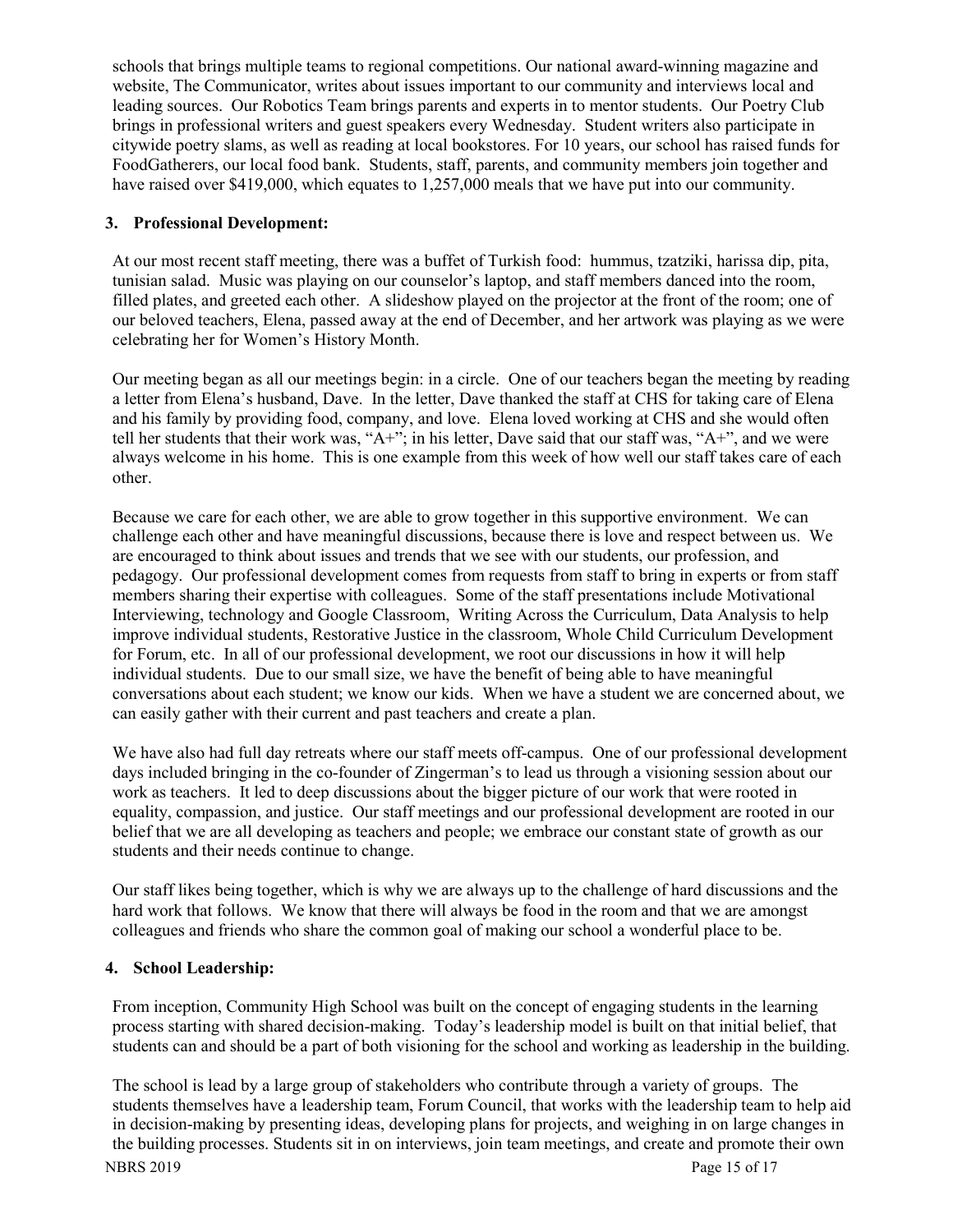events, all with equal decision-making rights and responsibilities as adult staff. The building encourages this equality and mutual expectation of respect by including students' input in all areas of the school. Other teams in the building include the Dean, who has been in the building for 23 years, and Assistant Dean, the School Leadership Team (SLT) which is a blend of teachers, Forum Leaders, support staff and administration. Additionally, the Forum Leaders meet monthly as a group as well as the Department Chairs. We have an active CARE team, which is similar to a Child Study Team, and a strong PTSO who meets with building leadership to provide targeted teacher support for our classrooms.

The effects of allowing all stakeholders to be a part of the education of students has allowed the building to develop innovative practices that meet the needs of all learners. One of our schools cornerstones is our Community Resource (CR) program,where students can develop their own curriculum and use experts in the surrounding area to expand their educational experience. By allowing students to leave the constraints of the traditional classroom, and take the lead in their own learning, the CR program has provided expanded opportunities for students for almost 50 years. More recently, students and staff have been working on developing practices around Restorative Practices. Students took the lead in creating opportunities to problem-solve conflicts through the Herd, a group of students trained in facilitating Restorative Practices. Staff was then trained to support the students' efforts by learning shared language and practices that can be used in the classroom.